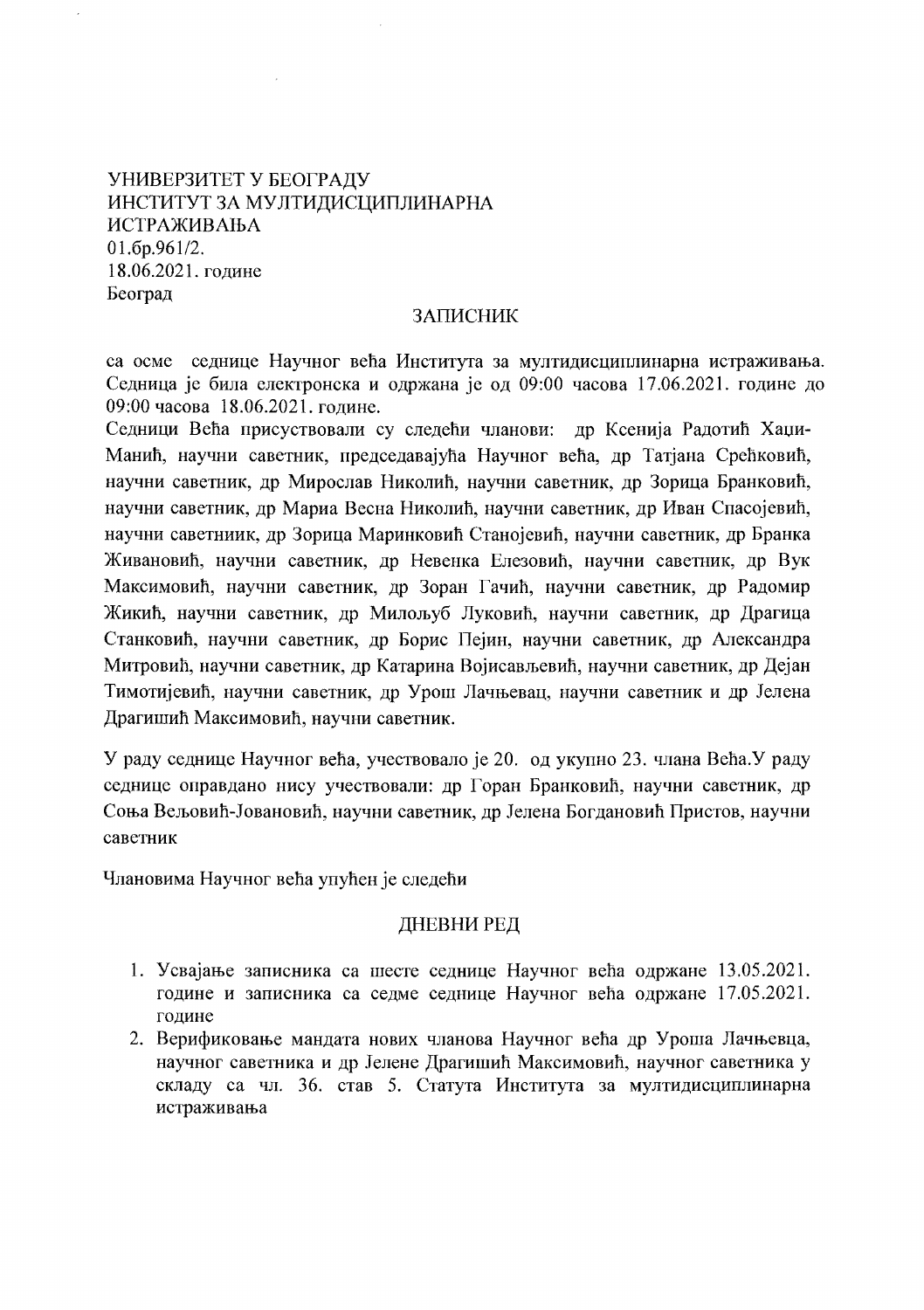- 3. Разматрање извештаја комисије о испуњености услова др Наташе Џунузовић за стицање научног звања виши научни сарадник, председник Комисије др Рада Петровић, редовни професор, ТМФ
- 4. Разматрање извештаја комисије о испуњености услова др Оливере Продановић за стицање научног звања виши научни сарадник, председник Комисије др Ксенија Радотић Хаџи-Манић, научни саветник, ИМСИ
- 5. Покретање поступка Снежане Војводић за стицање истраживачког звања истраживач-сарадник
- 6. Молба др Марије Смедеревац-Лалић, вишег научног сарадника,  $3a$ покретање поступка одређивања категорије објављеног поглавља у монографији "Conceptualizing Environmental Citizenship for  $21<sup>st</sup>$  Centry Education"
- 7. Давање сагласности др Марији Смедеревац-Лалић, вишем научном сараднику, за учешће на међународној конференцији "World's Large Rivers Conference"
- 8. Давање сагласности др Ивани Миленковић, научном сараднику, за учешће на симпозијуму "XII International Agriculture Symposium-AGROSYM 2021"

Председавајућа Научног већа др Ксенија Радотић Хаџи-Манић, констатовала је да постоји кворум. Дневни ред је једногласно усвојен.

Тачка 1.

Научно веће је, већином гласова, донело следећу ОДЛУКУ

Усваја се записник са шесте седнице Научног већа одржане 13.05.2021. године и записник са седме седнице Научног већа одржане 17.05.2021. године

# Тачка 3.

Комисија у саставу: др Рада Петровић, редовни професор, ТМФ, др Мирослав научни саветник у пензији, ИМСИ, и др Зорица Маринковић Комљеновић, Станојевић, научни саветник, ИМСИ поднела је извештај о испуњености услова др Наташе Џунузовић, за стицање научног звања виши научни сарадник.

Научно веће је, једногласно, донело следећу

# ОДЛУКУ

1. Утврђује се предлог одлуке за стицање научног звања виши научни сарадник др Наташе Џунузовић.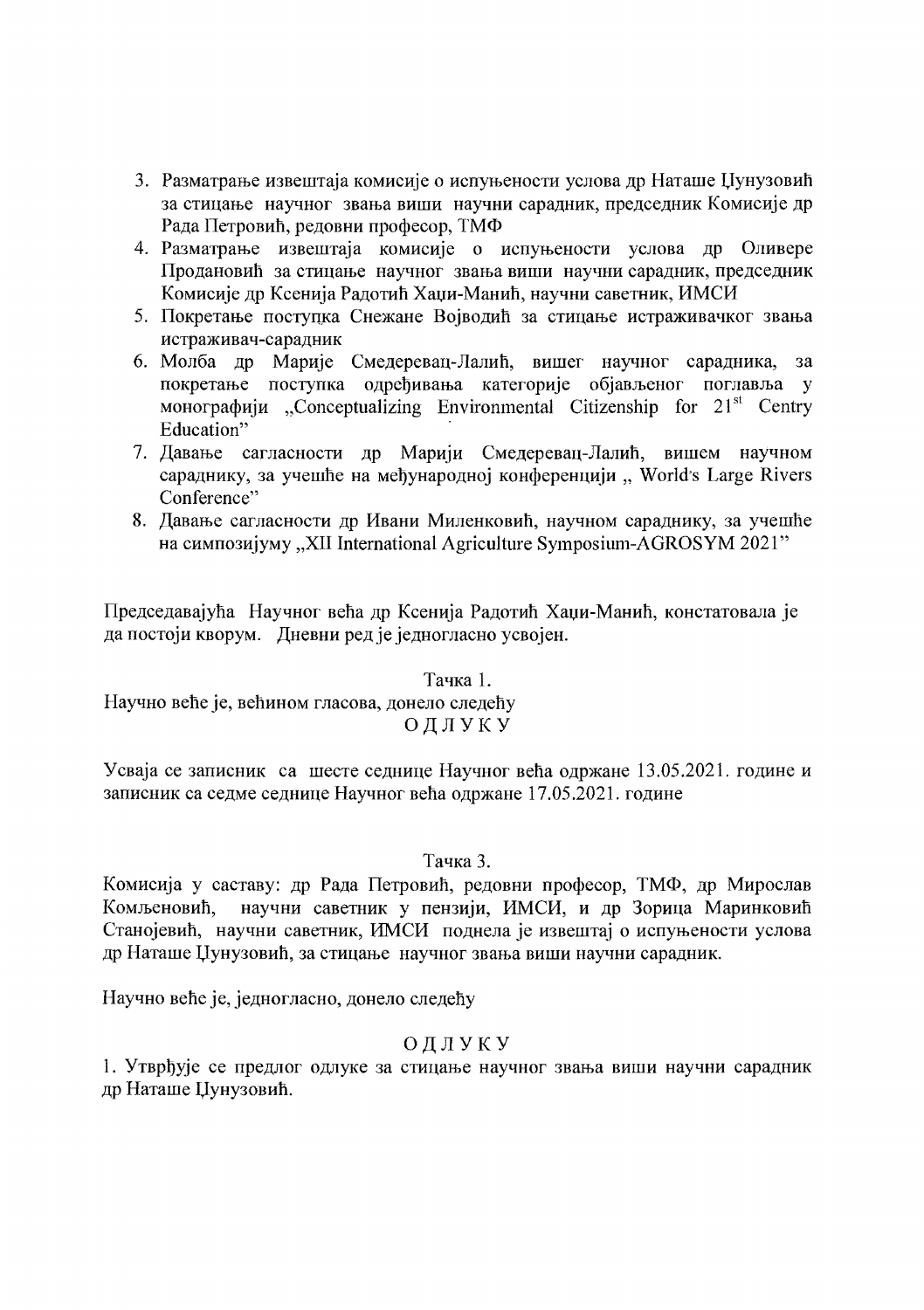2. Ову одлуку са документацијом доставити Матичном научном одбору за материјале и хемијске технологије и Комисији за стицање научних звања које образује Министарство просвете, науке и технолошког развоја Републике Србије.

## Тачка 4.

Комисија у саставу: др Ксенија Радотић Хаџи-Манић, научни саветник, ИМСИ, др др Зорица Кнежевић-Југовић, редовни професор, ТМФ, и др Јелена Богдановић Пристов, научни саветник, ИМСИ, поднела је извештај о испуњености услова др Оливере Продановић, за стицање научног звања виши научни сарадник.

Научно веће је, једногласно, донело следећу

# ОЛЛУКУ

1. Утврђује се предлог за стицање научног звања виши научни сарадник др Оливере Продановић.

2. Ову одлуку са документацијом доставити Матичном научном одбору за биологију и Комисији за стицање научних звања које образује Министарство просвете, науке и технолошког развоја Републике Србије.

## Тачка 5.

Научно веће је, једногласно, донело следећу

# ОДЛУКУ

1. Образује се комисија за спровођење поступка за стицање истраживачког звања истраживач- сарадник Снежане Војводић.

2. У комисију из тачке 1. ове одлуке именују се:

- 1. др Иван Спасојевић, научни саветник, ИМСИ,
- 2. др Марина Станић, виши научни сарадник, ИМСИ,
- 3. др Милена Димитријевић, научни сарадник, ИМСИ.
- 3. Комисија из тачке 2. ове одлуке дужна је да, у року од 30 дана, поднесе Научном већу Института извештај, који мора да садржи:
	- биографске податке,
	- преглед стручног и научног рада и оцену тога рада за претходни изборни период,
	- оцену да ли су испуњени услови за стицање звања,
	- предлог Научном већу за стицање звања.

Тачка 6.

Научно веће је, једногласно, донело следећу

ОДЛУКУ